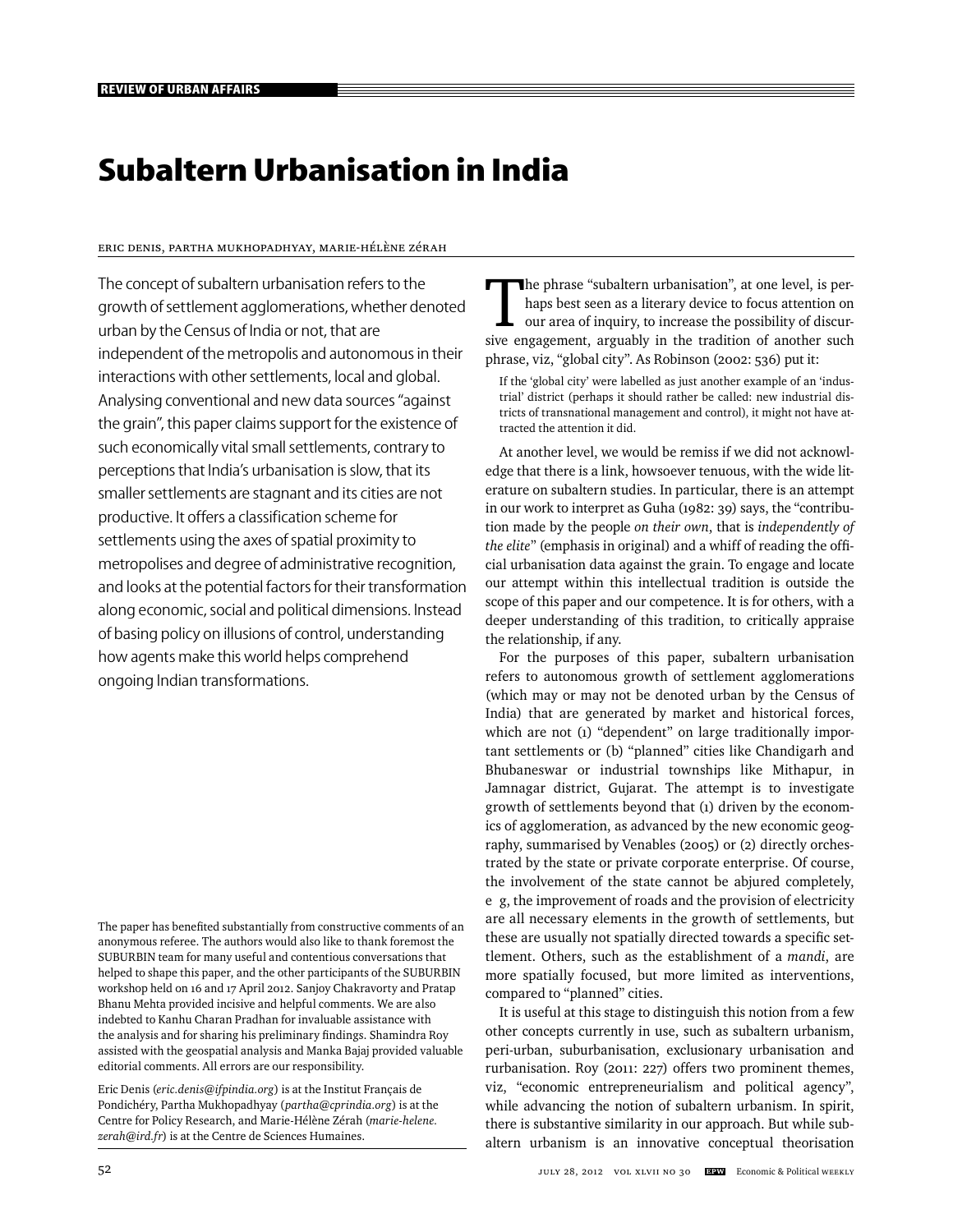located largely within the large cities of the South, our inquiry relates more to cities as a system and their interrelationships.

Given the spatial expansion of metropolitan cities, research has increasingly focused on their peripheries. Traditionally seen as dependent on the metropolis, growth of such peripheries would ordinarily not fall under subaltern urbanisation. However, Dupont (2007), pointing to the diversity of these spaces, notes that metropolitan peripheries result from a mix of planned operations and unplanned, uncontrolled processes and the flouting of regulations. It is possible therefore that there may be peri-urban growth not "dependent" on metropolitan city.

Suburbs were conventionally seen as residential spaces, with the city as the economic basis. Over time, the suburban economy has diversified with the rise of services. The general inapplicability of the American model has also become apparent. Recently Ekers et al (2012: 407), defined suburbanisation as "the combination of non-central population and economic growth with urban spatial expansion" and include in their ambit, the "process of constructing residential enclaves, squatter settlements, commercial developments, business and industrial parks, and fragmented infrastructure on the peripheries" (p 407). This approach has many philosophical commonalities with ours, (1) in according governance a central place, (2) in focusing on land use, and (3) in recognising the embedded nature of local histories of places and the importance of idiosyncrasy. However, subaltern urbanisation looks at locations well beyond the suburb.

In exclusionary urbanisation, the poor are relegated to the degenerated peripheries (Kundu 2011a). Lanjouw and Murgai (2010) also show that poverty increases with increasing distance from large towns. Though we share with Kundu his concern with inclusiveness, subaltern urbanisation differs in focusing on the nature of agency available outside of the large cities.

The possible interconnectedness of the urban and rural in subaltern urbanisation is also central to the work of Revi et al (2006). Their proposed concept of RUrbanism, is about "integrating the urban with the rural – so that there is a co-evolution of the countryside and of the city that is embedded within it" (2006: 58). However, while RUrbanism focuses on the "interstitial spaces" that remain between the city and the countryside, with a view to overall sustainability and better understanding of urban-rural linkages, it is less concerned with the question of economic and social transformation and governance that are of interest for subaltern urbanisation.

There are a number of possible intersections between these various concepts and subaltern urbanisation. Since subaltern urbanisation may occur even in peripheral settlements, we are concerned with peri-urban and suburban governance. The foregrounding of autonomy in the concept of subaltern urbanisation means that it has to engage with what happens in the city, in particular, the place of the informal city and the possibility of subaltern urbanism or occupancy urbanism (Benjamin 2008). Urban-rural linkages are likely to be important too, as a process supporting subaltern urbanisation.

Subaltern urbanisation differs from these in focusing on the extent of autonomy of the settlement, not in the sense of autarky, but in the ability to affect its growth process and interact autonomously with other settlements, whether local or global. It also focuses on the spaces away from the metropolis. Subaltern urbanisation should result in vital smaller settlements outside the metropolitan shadow, indicating a pattern of urbanisation that is extensive, widespread, economically vital and autonomous.

The rest of the paper is structured as follows. The next section reviews the pattern of urbanisation in India, arguing that it supports the existence of such vital small settlements. The section following initiates a conceptual framework for subaltern urbanisation by laying out characteristics and a typology. The final section concludes.

#### **1 Pattern of Urbanisation in India**

The Planning Commission (2011: 378) believes that "urbanisation in India has occurred more slowly than in other developing countries and the proportion of the population in urban areas is only 28%". Concomitantly, Kundu (2011a: 24) feels that "urbanisation process has...become concentrated in developed regions and larger cities in recent years, with backward areas and smaller towns tending to stagnate". More recently, the results from the Census of 2011 prompt Nijman (2012: 14) to infer that:

rural-urban migration has been particularly significant to smaller cities, and…it is driven by the poor performance of the agricultural sector in the surrounding countryside rather than by a pull from increased industrialisation in cities.

He opines that the productive capacity of India's cities is a major obstacle to sustainable development.<sup>1</sup> The discussion below examines these assumptions, viz, India's urbanisation is low, its smaller settlements are stagnant and while its villages repel, its cities do not attract. If true, the possibility for subaltern urbanisation would be low. However, we show that these assumptions may be misplaced.

#### **How Urban Is India?**

Is India really under-urbanised? The census definition of urban has been evolving over time.<sup>2</sup> The first post-Independence Census of 1951 did briefly allow that "places with a smaller population [than 5,000] with definite urban character may be treated as separate towns", but the challenge to the size criterion was short-lived. In 1961, the currently used threefold defi nition came into being. It depends either on an administrative declaration of a settlement as an urban local body (ULB) or on satisfying three conditions, viz, (1) size (greater than 5,000 persons in a settlement), (2) density (more than 400 per square kilometre), and (3) structure of the labour force (more than 75% of the male workforce in non-agricultural occupations).

The last is the formalisation of repeated census injunctions since 1891 that it was "undesirable to classify as towns overgrown villages which have no urban characteristics", foreshadowing the attempt by Wirth  $(1938)$  to define urban areas by means of certain behavioural characteristics. As a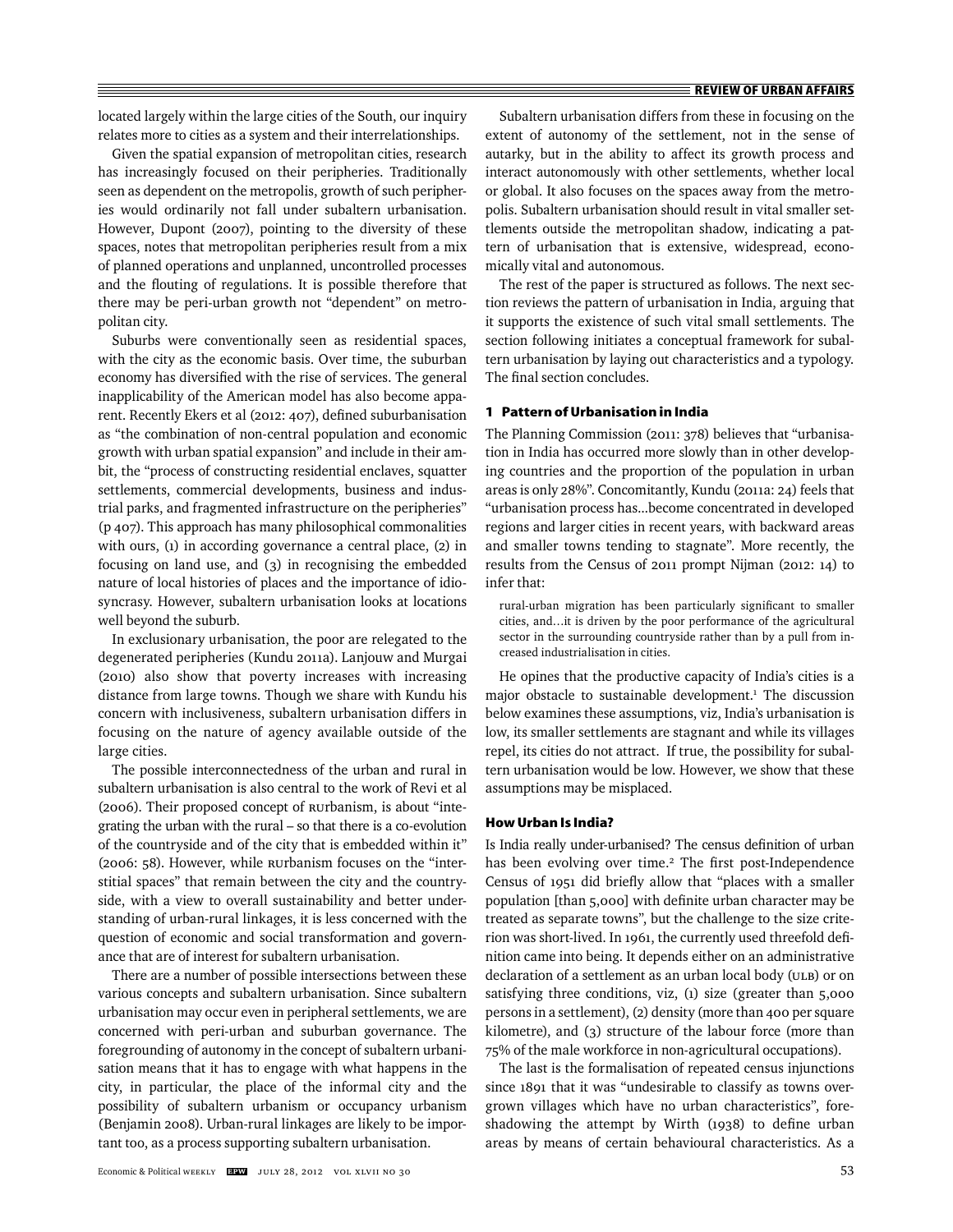definition, it is unique in the world, emphasising the considerable international variance. Qualifying levels even for a single parameter like population could vary from as low as 200 in Norway to 20,000 in Turkey.3 Urbanisation using national metrics is therefore broadly non-comparable.4

But, does the definition really affect the urbanisation rate? Uchida and Nelson (2010) find, using data from the 2001 Census (when the official urbanisation rate was 27.8%), that 42.9% of the population lives within an hour's commute of a large town, defined as one with at least 1,00,000 people, and more than half lives within an hour of a town of at least 50,000 people. In comparison, the same measure for China remains close to the official rate of 36%. According to this measure, therefore, India was more urbanised than China in 2001.

The Indiapolis project, part of the global comparative e-geopolis project, takes a different approach. A unit called a settlement agglomeration (SA), distinct from "urban agglomeration" (UA), a commonly known concept in the Indian census, is constructed on the basis of contiguous built-up area (defined as built-up areas less than 200 metres apart from each other), as discerned from satellite imagery. These SAs are then matched geospatially with settlements from the Census of India to obtain their population. A cut-off level of 10,000 for each sa is used as a measure of urbanisation.<sup>5</sup> A sa may therefore consist of multiple census settlements.

Applying this approach, Denis and Marius-Gnanou (2011) find that compared to towns with at least 10,000 inhabitants, which contained 26.6% of the population in 2011, SAs of more than 10,000 contained 37.5% of the population. States showed dramatic differences, e g, Kerala with its *desakota* settlement structure becomes almost entirely urban.<sup>6</sup> Bihar (31.2%, instead of 10.4%) and West Bengal (46.6%, instead of 27.2%) show the largest differences with the official measure. This is because these large settlements fail to satisfy the official requirement that 75% of the male workforce be engaged in non-farm work. In part, India's low level of urbanisation thus results from using a high level of non-farm employment as one of the tests, uncommon internationally.7 If one applies different filters, reads the census data "against the grain", as it were, urbanisation in India could be much higher.

#### **How Concentrated Is Indian Urbanisation?**

What is the spatial picture with respect to urbanisation in India? How diffused is it and are smaller cities outside the metropolis really stagnating? We examine this question by first, studying the district-level variations in population growth; second, by scrutinising the extent and location of the new census towns, and third, examining the origins of today's large towns.

**District-Level Variations in Population Growth:** In a given state, population in some districts grow much faster than other districts. Based on the location of high-growth districts in relation to the state or national capital, Mukhopadhyay and Pradhan  $(2012)$  classify states into six categories.<sup>8</sup> Furthermore, states are divided into those with single and multiple high-growth

districts. Table 1 presents the results of this exercise for the states with at least 10 districts.

**Table 1: Location of High-Growth Districts**

|                                     | Single Growth Centre               | Multiple Growth Centres |
|-------------------------------------|------------------------------------|-------------------------|
| District(s) including state capital | Karnataka                          | Chhattisgarh,           |
|                                     |                                    | Madhya Pradesh, Orissa  |
| District(s) peripheral to state     | Andhra Pradesh,                    | Maharashtra, Tamil      |
| or national capital                 | Arunachal Pradesh, Nadu, Jammu and |                         |
|                                     | Haryana, Punjab                    | Kashmir, Uttar Pradesh  |
| Other district(s)                   | Jharkhand, Kerala                  | Gujarat, Rajasthan,     |
|                                     |                                    | West Bengal             |

Five states, viz, Assam, Bihar, Himachal Pradesh, Nagaland, and Uttarakhand do not have any high-growth districts.

Source: Mukhopadhyay and Pradhan (2012).

States have different patterns but, apart from Jharkhand, Kerala, Gujarat, Rajasthan and West Bengal, the district that included the state (or national) capital or a bordering district was either the sole high-growth district or one of the highgrowth districts. While Bangalore is the only district with the state capital to be the sole high-growth district,<sup>9</sup> Rangareddy near Hyderabad, Mohali near Chandigarh, Thane near Mumbai and Kancheepuram near Chennai were districts peripheral to the state capital that were among the high-growth districts in their states. In addition, Gurgaon in Haryana and Ghaziabad and Noida in Uttar Pradesh were high-growth districts near the national capital. Thus, while Kundu (2011b) is correct in noting the decline in growth of the metropolitan centres (all of which are state or national capitals), in many states, their peripheries are growing significantly faster than the rest of the state.

**Census Towns:** The Census of 2011 shows a large growth in census towns, i e, urbanisation outside recognised urban local bodies. Pradhan (2012) has studied the spatial pattern of these settlements using an unexploited source prepared by the Census of India, which lists all geographical units in 2011 and its mapping with the 2001 Census.<sup>10</sup> Using the population of these settlements from the 2001 Census, it is possible to estimate their contribution to the increase in urbanisation and using their geocodes, study whether they are located in proximity to existing towns.

Pradhan finds that 26% to 29.5% of the urban growth from 2001 to 2011 can be attributed to the recognition of new census towns,<sup>11</sup> varying from a high of nearly 90% in Kerala and 60% in West Bengal to less than 10% in states like Karnataka and Gujarat. By contrast, only 8.4% of the growth in urban population over 1991 to 2001 was due to new census towns. Not all of this growth of census towns is occurring around existing large towns.

Using a differentiated spatial buffer around towns above  $1,00,000$ ,<sup>12</sup> he finds that only 37.2%, or 926 (of 2,489) of settlements and 33.6% of the population fall within these buffers, indicating that much of this growth is outside the peripheries of existing large towns. The spatial distribution of new census towns shows that while there is a high concentration in certain districts close to metropolitan cities, the formation of census towns is also widely spread across the country. This indicates that the process of spontaneous transformation of settlements,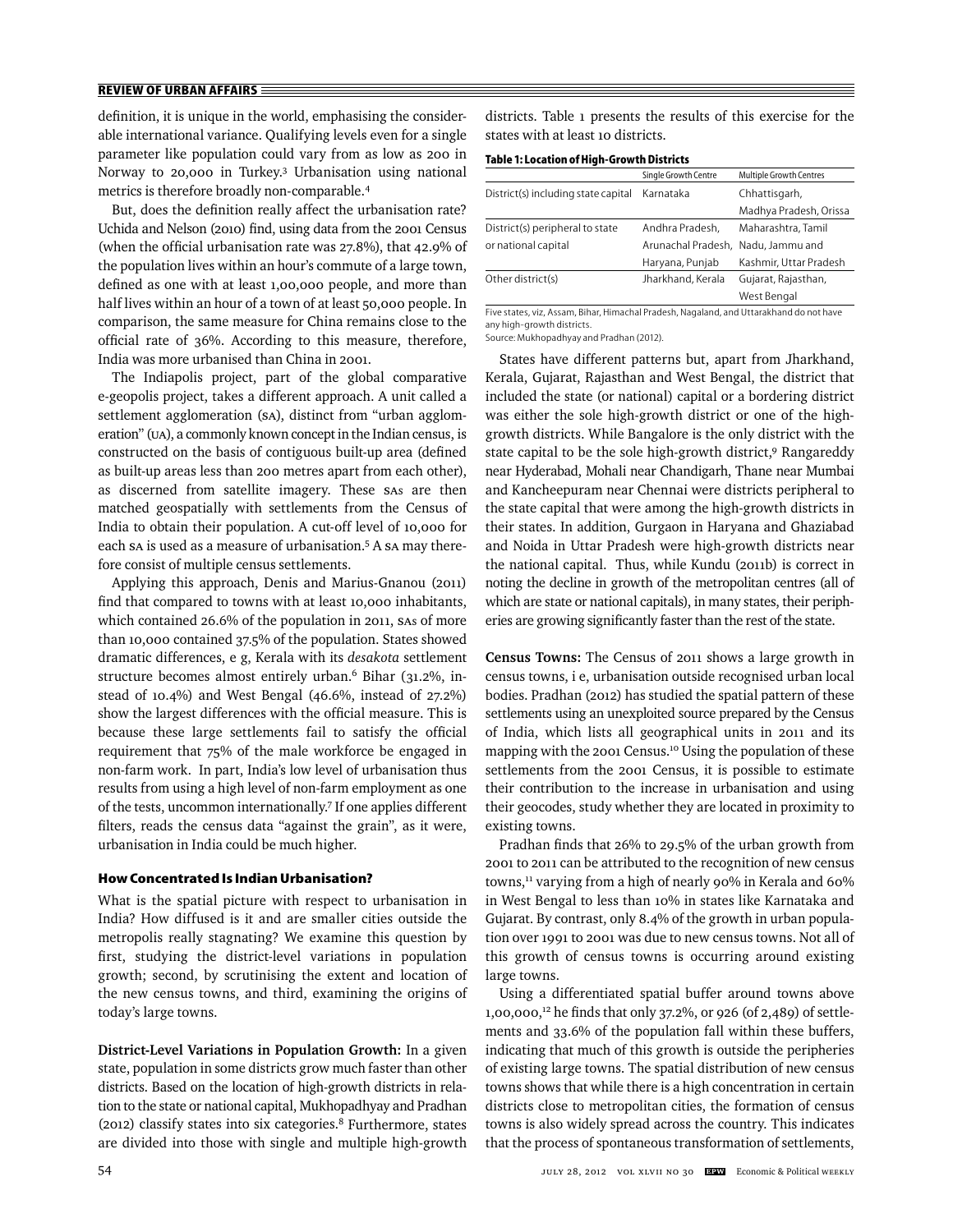reflected in the growth of census towns beyond metros, is a relatively widespread geographical phenomenon.

Emergence of Large Cities: The 2011 Census identifies 497 class I towns, i e, those that are more than 1,00,000 in population (including stand-alone class I towns that are not part of any UA). What is the origin of these towns? What were these towns like in 1961, the first year when the current definition of urbanisation was used? Table 2a gives the transition matrix in terms of number of towns, while Table 2b provides it in terms of share of population. Of the 497 towns, 37 did not have any reported population in 1961. Of the 232 that had a population of less than 50,000 in 1961, two are today towns of more than one million. Table 2b shows that while 57% of the population of current million-plus towns lived in towns of 5,00,000 or more in 1961, 9% of the population were in towns of less than 1,00,000 or no reported population. Similarly, 29% of the population of current towns with population between 5,00,000 and one million were in towns of less than 1,00,000 or no

| <b>Size 2011</b>      | 1.00.000       | 2,00,000       | 3,00,000       | 4,00,000       | 5.00.000        | More              | Total |
|-----------------------|----------------|----------------|----------------|----------------|-----------------|-------------------|-------|
| <b>Size 1961</b>      | to<br>2,00,000 | to<br>3,00,000 | to<br>4,00,000 | to<br>5,00,000 | to<br>1 million | than<br>1 million |       |
| <b>NA</b>             | 16             | 11             | $\mathcal{P}$  | 3              | 3               | 2                 | 36    |
| Less than 50,000      | 188            | 28             | 8              | $\mathcal{P}$  | 4               | 1                 | 232   |
| 50,000 to 1,00,000    | 60             | 35             | 15             | 5              | 6               | 5                 | 126   |
| 1,00,000 to 2,00,000  | 3              | 8              | 11             | 9              | 21              | 6                 | 58    |
| 2,00,000 to 3,00,000  |                | 1              |                |                | 9               | 9                 | 20    |
| 3,00,000 to 4,00,000  |                |                |                |                | $\mathcal{P}$   | 6                 | 8     |
| 4,00,000 to 5,00,000  |                |                |                |                |                 | 5                 | 5     |
| 5,00,000 to 1 million |                |                |                |                |                 | 5                 | 5     |
| More than 1 million   |                |                |                |                |                 | 7                 | 7     |
| Total                 | 267            | 83             | 36             | 20             | 45              | 46                | 497   |

Source: Authors' calculation based on Town Directory 2001 and Census 2011.

#### **Table 2b: Transition Matrix: 1961-2011, by Population Share** (%)

| Size 2011             | 1.00.000 to | 2.00.000 to | 3.00.000 to |          | 4.00.000 to 5.00.000 to | More than     |
|-----------------------|-------------|-------------|-------------|----------|-------------------------|---------------|
| Size 1961             | 2.00.000    | 3.00.000    | 4.00.000    | 5.00.000 | 1 million               | 1 million     |
| <b>NA</b>             | 6           | 13          | 5           | 14       | 7                       | $\mathcal{P}$ |
| Less than 50,000      | 67          | 34          | 22          | 10       | 10                      |               |
| 50,000 to 1,00,000    | 25          | 41          | 42          | 25       | 12                      | 6             |
| 1,00,000 to 2,00,000  |             | 10          | 31          | 45       | 43                      | 7             |
| 2,00,000 to 3,00,000  |             |             |             | 5        | 23                      | 10            |
| 3,00,000 to 4,00,000  |             |             |             |          | 5                       | 10            |
| 4,00,000 to 5,00,000  |             |             |             |          |                         | 7             |
| 5,00,000 to 1 million |             |             |             |          |                         | 11            |
| More than 1 million   |             |             |             |          |                         | 46            |

Source: Authors' calculation based on Town Directory 2001 and Census 2011.

reported population. The fact that many of today's large towns today were relatively small in the past indicates the inherent dynamism and vitality of some of these small towns.

Of the 460 towns that existed in 1961, $13$  there are 43 that have had an annual growth rate over 50 years of 4.7% or more, i e, an increase in population by 10 times over this period. While many of them are in the peripheries of large cities, 10 do not belong to this category, viz, Nashik, Bhiwandi and Aurangabad in Maharashtra, Surat and Vapi in Gujarat, Rudrapur in Uttarakhand, Akbarpur in Uttar Pradesh, Saharsa in Bihar, Dhanbad in West Bengal and Miryalaguda in Andhra Pradesh.

These towns are some of the possible candidates for a historical study of subaltern urbanisation, to examine their growth factors, e g, while Miryalaguda is a rice town, the growth in Bhiwandi's powerloom sector followed the demise of large mills in Mumbai. Once the threshold annual growth rate is reduced to a less ambitious 4% (sevenfold growth), an additional 27 towns are added (of these 70, only 10 were class I towns in 1961) and more possible candidates appear on the list. Thus, while large metropolises remain important, there is also considerable growth that is happening outside of such areas.

#### **Economic Health of India's Urban Areas**

Is this relative dispersal of population growth matched by an underlying broadening of the economic base? Table 3 does show an employment shift towards cities of over a million, during the period 1993-94 to 2009-10, except for construction, which has moved to smaller cities and rural areas. Despite the shift, metros still account for less than half, and often less than a third of urban employment in all the sectors, including modern services. While urban employment is predominant, considerable non-farm employment is also located in areas classified as rural, reflecting our earlier discussion on measurement of urbanisation.

This employment structure of urban areas, in Table 4 (p 56), too does not appear to justify the kind of pessimism evident in Nijman (2012). While the structure of employment is shifting towards modern services, this is gradual, from 8.7% in 1993-94 to 14.1% in 2009-10 in the metros. Concomitantly, both manufacturing, at over a quarter of the workforce (a little less in non-metros),<sup>14</sup> and traditional services at more than a third of the workforce (a bit more in non-metros) have held their ground for the most part. Combined with an overall annual growth in urban workforce of about 3%, this provides a strong basis for the economic robustness of urban India.

The employment structure of non-metros reflects a diversified economic structure with a stable mix of traditional services, manufacturing and construction. Compared to metros, they have more of construction, as can be expected if they are in the process of increasing their built-up area, and a little less

|  | Table 3: Employment Shares by Sector (%) |  |
|--|------------------------------------------|--|
|--|------------------------------------------|--|

| Sector                  | Share of Metros in Urban |         |         | Share of Urban in Total |         |         |
|-------------------------|--------------------------|---------|---------|-------------------------|---------|---------|
|                         | 1993-94                  | 2004-05 | 2009-10 | 1993-94                 | 2004-05 | 2009-10 |
| Mining                  | 3.0                      | 8.3     | 8.4     | 35.0                    | 33.1    | 26.6    |
| Food manufacturing      | 10.6                     | 16.3    | 12.9    | 35.2                    | 33.8    | 37.1    |
| Clothing manufacturing  | 22.9                     | 33.2    | 33.8    | 52.9                    | 58.3    | 61.7    |
| Machinery manufacturing | 39.0                     | 44.5    | 41.2    | 70.2                    | 74.6    | 72.5    |
| Other manufacturing     | 27.6                     | 35.3    | 32.8    | 48.7                    | 48.6    | 52.1    |
| Utilities               | 18.6                     | 28.6    | 17.7    | 61.2                    | 57.7    | 65.8    |
| Construction            | 24.4                     | 25.5    | 16.9    | 43.3                    | 35.7    | 29.7    |
| Government services     | 28.5                     | 27.2    | 28.3    | 65.5                    | 68.0    | 67.6    |
| Traditional services    | 23.6                     | 27.9    | 27.5    | 55.6                    | 54.7    | 54.6    |
| Modern services         | 37.4                     | 45.0    | 42.5    | 68.5                    | 72.6    | 76.6    |
| Social services         | 19.9                     | 25.4    | 22.2    | 51.5                    | 53.2    | 56.1    |
| Household services      | 34.3                     | 42.6    | 46.6    | 72.0                    | 71.1    | 66.3    |
| Total                   | 22.7                     | 28.7    | 27.0    | 54                      | 53      | 52      |

Source: Authors' calculation based on respective NSS employment unemployment rounds.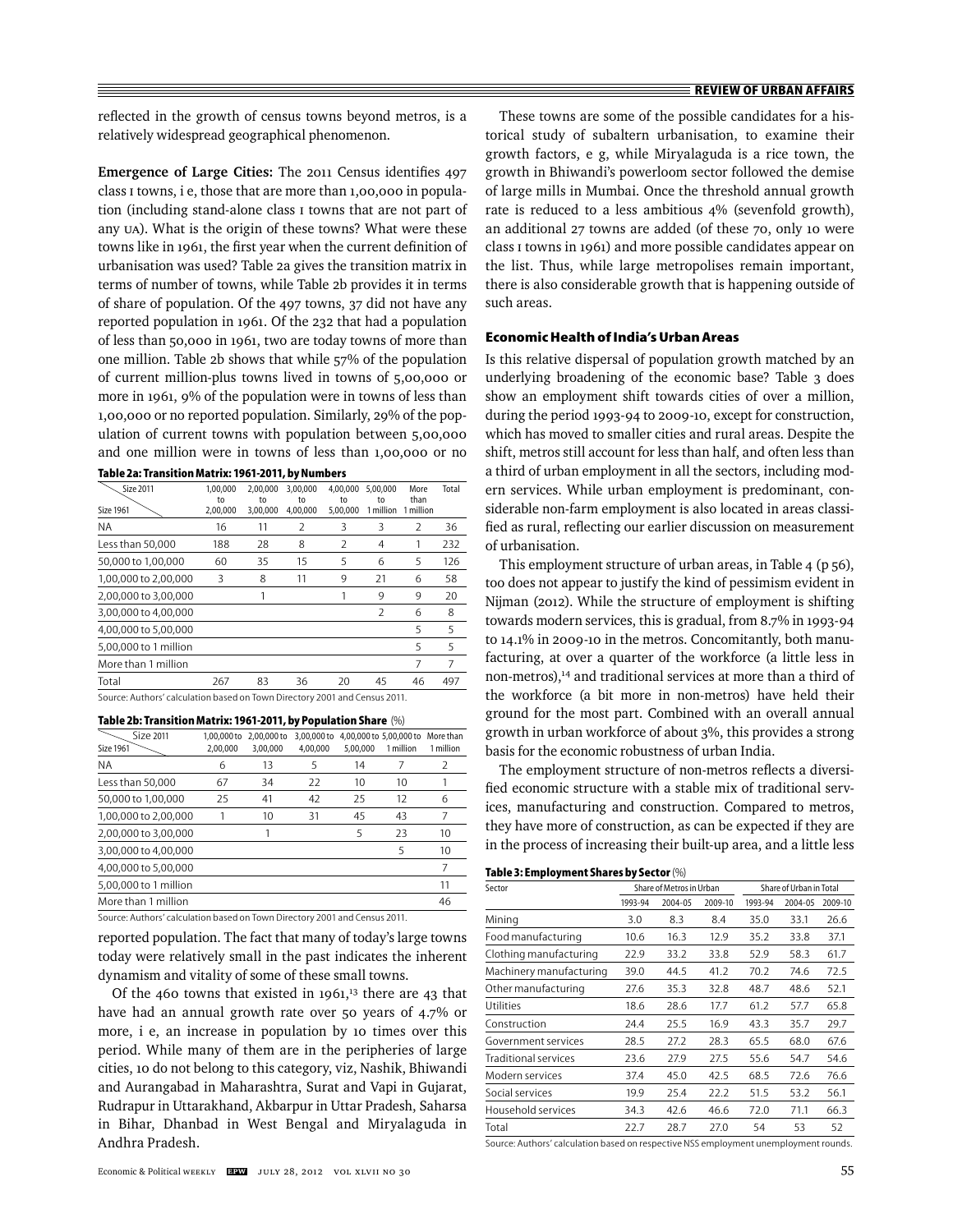|  | Table 4: Employment Structure of Metros and Other Urban Areas (%) |
|--|-------------------------------------------------------------------|
|--|-------------------------------------------------------------------|

|                         | 1993-94 |              | 2004-05 |                   | 2009-10 |                   |
|-------------------------|---------|--------------|---------|-------------------|---------|-------------------|
|                         | Metro   | Other Urban  |         | Metro Other Urban |         | Metro Other Urban |
| Mining                  | 0.2     | 1.7          | 0.2     | 1.1               | 0.2     | 0.9               |
| Manufacturing           | 27.4    | 27.9         | 28.2    | 24.9              | 27.0    | 23.1              |
| Food manufacturing      | 1.8     | 5.1          | 1.6     | 3.7               | 1.3     | 3.5               |
| Clothing manufacturing  | 9.1     | 10.1         | 10.5    | 9.3               | 10.5    | 8.2               |
| Machinery manufacturing | 5.0     | 2.6          | 3.9     | 2.1               | 4.5     | 2.6               |
| Other manufacturing     | 11.6    | 10.1         | 12.1    | 9.7               | 10.7    | 8.8               |
| Utilities               | 1.2     | 1.8          | 0.9     | 1.0               | 0.7     | 1.3               |
| Construction            | 7.2     | 7.5          | 7.6     | 9.7               | 6.6     | 13.0              |
| Government services     | 13.1    | 10.9         | 6.3     | 7.4               | 6.8     | 7.0               |
| Traditional services    | 34.3    | 36.9         | 33.9    | 38.6              | 34.9    | 36.9              |
| Modern services         | 8.7     | 4.8          | 12.0    | 6.5               | 14.1    | 7.7               |
| Social services         | 5.0     | 6.7          | 6.3     | 8.1               | 6.1     | 8.6               |
| Household services      | 3.0     | 1.9          | 4.6     | 2.7               | 3.5     | 1.6               |
| Total                   | 100.0   | 100.0        | 100.0   | 100.0             | 100.0   | 100.0             |
| .                       |         | <b>ALC 0</b> |         |                   |         |                   |

Source: Authors' calculation based on respective NSS employment unemployment rounds.

of some types of manufacturing and modern services, which may benefit from co-location and agglomeration economies. But the share of these activities is by no means insignificant in their economic structure.

#### **2 Conceptual Framework**

All these aspects taken together point to a picture of urbanisation in India that is dispersed and diverse to an important degree. India may be more urbanised than appears from the official figures, with more than 10% living in dense built-up settlements that do not satisfy the Indian definition. The large cities are important and growing steadily, but 41% of the urban population lives outside the class I towns, and there is growth there too. Indeed the population share of non-class I towns has risen in the last 10 years. The Indian smaller town, far from being stagnant, appears to reflect growth and vibrancy. A number of them have grown steadily and appear to have a diversified economic base.

Even the urbanisation outside the administrative framework reflected in the explosive growth of census towns shows a diffused pattern, spread out beyond the metropolitan peripheries. Clearly there is a need to go beyond metrocentricity, as argued by Bunnell and Maringanti (2010). It does indeed appear that an important, extensive and widespread segment of Indian urbanisation may satisfy our definition of subaltern urbanisation, i e, it is autonomous, economically vital and independent of the metropolis. In this section, we attempt to characterise this subaltern urbanisation.

To recall, subaltern urbanisation refers to autonomous growth of settlements (which may or may not be denoted urban by the Census of India) generated by market and historical forces which are not (1) "dependent" on large metropolises, called metropolitan urbanisation in this section or (2) "planned" cities, separated into administrative and corporate urbanisation.

**Metropolitan Urbanisation:** The Census of 2011 indicates that large metropolises, except Bangalore, are slowing down, but growth is occurring around them. A special case of metropolitan

urbanisation is capital urbanisation, where the city is also the state capital. As seen earlier, the location of the state capital is a factor in population growth in many states. The reason for excluding them from the subaltern category lies in the presumed dependence of this growth on the metropolis. There may, however, be instances of Type II error, i e, false negatives, which we discuss below, where the location may be peripheral to a metropolis, but the process of urbanisation may be independent of it, i e, it may be subaltern in character.

**Administrative Urbanisation:** This refers to the creation of cities by the state, like Chandigarh, Bhubaneswar, Faridabad, Gandhinagar, etc. Such planning of new towns is no longer common, though there are some initiatives like the building of New Raipur.

**Corporate Urbanisation:** This refers to settlements developed by the corporate (private or public) sector, often as part of concomitant industrial activity. The most frequently mentioned example is perhaps Jamshedpur, with a notified area of 59 sq km. Large special economic zones (SEZs) like Mundra in Gujarat, which plans to develop over 100 sq km, or Sri City in Andhra Pradesh are more recent examples, a key difference being that these sites are not linked to a single large industry. Of late, there have also been developments like Lavasa, where the city itself is positioned as the attractor of economic activity. Where the corporate is state-owned, like the Bhilai and Bokaro steel plants or Kolar Gold Fields (Robertsonpet in Karnataka), or power plants like Singrauli and Ramagundam, the administrative and corporate features may meld into one another. The governance of these settlements as an industrial township is usually outside the representative framework, without elected government, as permitted in the proviso to Article 243Q of the Constitution.

#### **Subaltern Urbanisation**

For subaltern urbanisation, a necessary characteristic is independence from the metropolis and a degree of autonomy. This does not preclude the presence of linkages among settlements. Settlements may also have a mix of autonomous and dependent (on a metropolis) urbanisation processes, varying over time. Based on the observed pattern of urbanisation, we try to characterise subaltern urbanisation on two axes, viz, spatial proximity and administrative recognition.

On the spatial proximity axis, we consider two types, viz, (1) peripheral, where the settlement is located in the periphery to the metropolis, and (2) non-peripheral, or all other settlements. On the administrative recognition axis, we posit the following four types of settlements, viz, (1) invisible, or not recognised as urban; (2) denied, or classified as a census town;  $(3)$  recognised, as a statutory town; and finally  $(4)$  contested, where the settlement is contesting its administrative status. The last can be of two subtypes; first, where the administrative classification is rural but the settlement wants to be recognised as urban and second, where the settlement wants to be rural but the administrative classification is urban. Conceptually,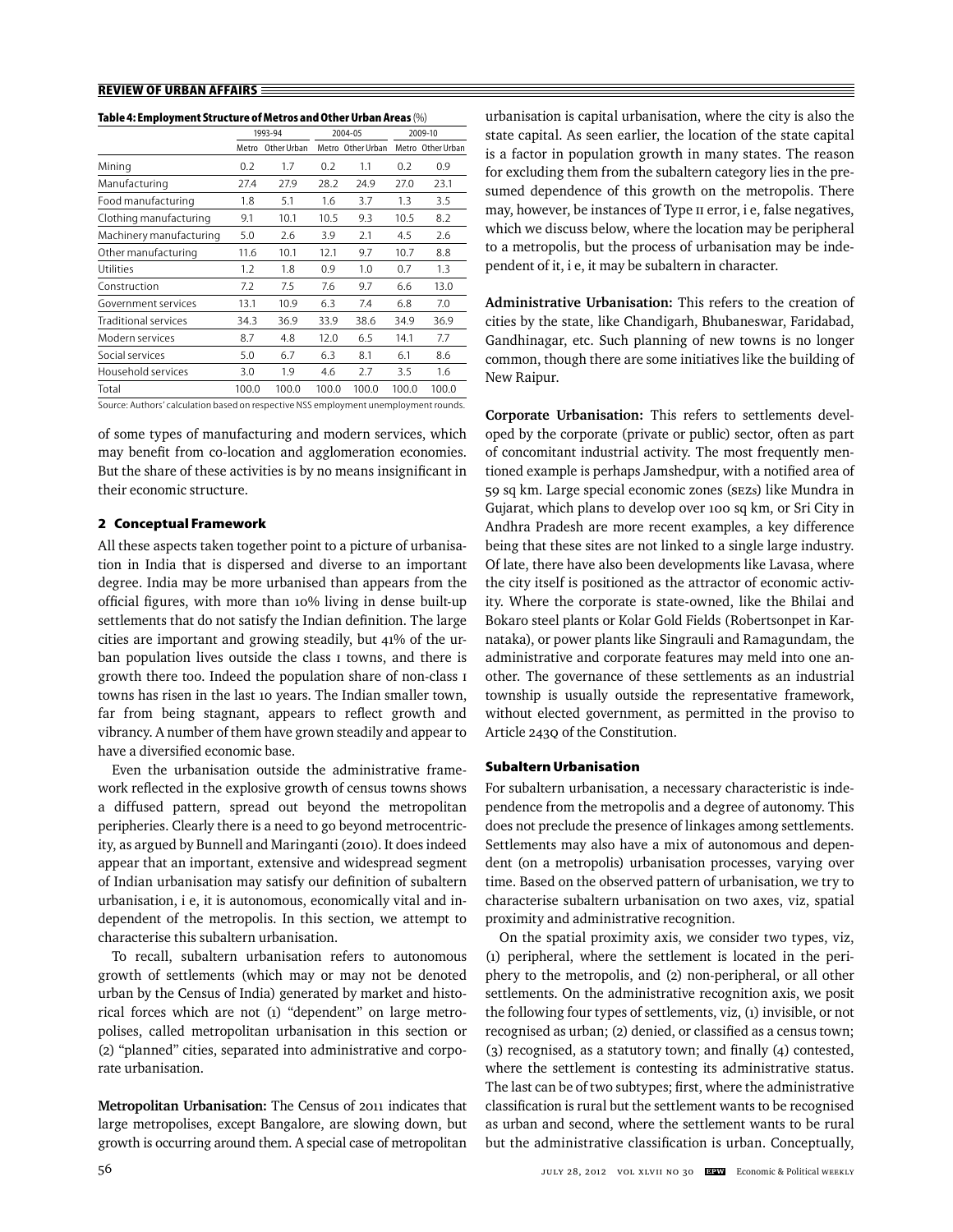on the administrative recognition axis, it can be thought of as lying between denied and recognised. Since the spatial proximity and administrative recognition axes are independent, this gives rise to multiple types of settlements, shown in Table 5.

**Table 5: Classification Scheme for Subaltern Urbanisation**

| Administrative<br>Recognition                                                       |           |        |                |                 |            |
|-------------------------------------------------------------------------------------|-----------|--------|----------------|-----------------|------------|
| Spatial Proximity                                                                   | Invisible | Denied | Contesting (I) | Contesting (II) | Recognised |
| Non-peripheral                                                                      |           |        |                |                 |            |
| Peripheral                                                                          |           |        |                |                 |            |
| Contesting (I) refers to a situation where the settlement wants to be urban but the |           |        |                |                 |            |

administrative classification is rural, while the reverse situation is Contesting (II).

**(1) Peripheral Settlements:** Even when urbanisation occurs at the periphery of metropolises, it may not be dependent on them. While observationally, the spatial pattern is similar to that expected under the agglomeration hypothesis advanced under new economic geography, the underlying processes may be different and more autonomous in character, thereby justifying its classification as subaltern.

Consider Gurgaon, at the periphery of Delhi. The district population has grown by 5.7% annually over 2001-11, compared to 1.9% for Delhi. The municipality of Gurgaon itself has grown by 15.9% annually, partly due to the expansion of its boundaries. Although located at the border of Delhi, is Gurgaon's growth dependent on it?

It is hard to reject the hypothesis that the initial growth of Gurgaon may have been dependent on Delhi and on the state's investment in the Maruti automobile manufacturing facility. Furthermore, even initial private investment by developers such as DLF, positioning Gurgaon as a suburb of Delhi, was arguably due to regulatory restrictions on private developers, imposed consequent to the formation of Delhi Development Authority (DDA).

Today, however, Gurgaon's growth is driven by a mix of diverse activities. The modern services sector, located mostly to the north of the National Highway (NH-8) and the associated urbanisation is a creature of local entrepreneurship and (benign?) neglect by the state. Delhi's role is that of a supplier of educated labour. Growth has also been facilitated by the state-led development of a highway connecting Mumbai to Delhi, which runs through Gurgaon, and the expansion of Delhi Airport for the Commonwealth Games. To the south of the highway is the manufacturing section of Gurgaon, not dependent on Delhi's labour. It is anchored by the Maruti factory (now majority owned by Suzuki), but more diverse in scope than just automobile and auto ancillaries, and powered by numerous small and medium enterprises. Gurgaon is now expanding, incorporating the industrial township of Manesar, 20 km along the Mumbai highway. So, it is eminently possible that certain segments of Gurgaon's urbanisation processes may be autonomous and independent of Delhi. In part, this will depend on whether the investments in transportation infrastructure are viewed as spatially directed and how the labour linkages are seen.

It is not our contention that all peripheral urbanisation is subaltern in character. We provide this example to show that

(1) the extent to which settlements undergo subaltern urbanisation processes may change over time, and (2) all growth in the metropolitan periphery need not be dependent on it.

**(2) Non-Peripheral Settlements:** These are towns located outside the periphery of large towns.15 While an "autonomous" growth engine is needed, the power of this engine may vary, e g, it is likely to be strong in towns, such as Miryalaguda, Bhiwandi and Aurangabad that have shown 10-fold growth over 50 years. However, there will also be other settlements which serve their region effectively, but without demonstrating such rapid growth. Harda and Gobindgarh are two possible examples of such towns.

Harda, located in the eponymous district of Harda in Madhya Pradesh, was established as a Nagarpalika by the British in May 1867. It is today a district headquarter, with rail links to Delhi and Mumbai, located on a national highway (NH 59-A, connecting Indore and Betul). But the town has remained relatively small, with a population of 14,015 households in 2011, an increase of 1.8% since 2001. Nevertheless, it appears to be an important mandi town (Krishnamurthy 2011: xx):

[A] dynamic marketplace, constantly interacting with the changing contexts of agricultural production, regional political dynamics, technological developments, processes of reform, and the penetration and contraction of different forms of agro-commercial capital.

It has emerged as a (Infrastructure Leasing and Financial Services Limited 2011: 52) "centre of commercial activities… for wholesale and retail in…garment, grocery, hardware, auto-parts, medicine, jewelry (sic), etc, [for] people from surrounding areas (around 18 villages) and even from cities like Timarni, Seoni-Malwa".

Gobindgarh is a town in Fatehgarh Sahib district of Punjab. Kundu and Bhatia (2002) examine how it became a hub of steel rolling and linked industries, despite "not having any perceptible locational advantage" (p 50). Their explanation draws upon the history of entrepreneurship, fostered by proximity to Patiala, a well-developed network of middlemen and cost-effective informal financing arrangements and risksharing practices, even in the labour market. Despite this nodal position, however, the population of Gobindgarh (17,628 households in 2011, an increase of 3.9% over 2001) remains relatively small, though it has grown much faster (5.5% annually over 1961-2001) than Harda (2.7% per annum). The processes that sustain growth in such cities have been insufficiently explored. Small towns, which were earlier a locus of inquiry (e g, see Mathur 1982), now receive relatively little attention.<sup>16</sup>

**(3) Invisible Settlements:** Moving to the axis of administrative recognition, invisible settlements are large dense built-up settlements, classified as villages and are not seen as urban either by the administrative authorities or by the census. As noted by Denis and Marius-Gnanou (2011), over 10% of the national population may reside in them. An examination of the work profile of such villages in Bihar also shows that the proportion of male non-farm workers exceeds 50% in only a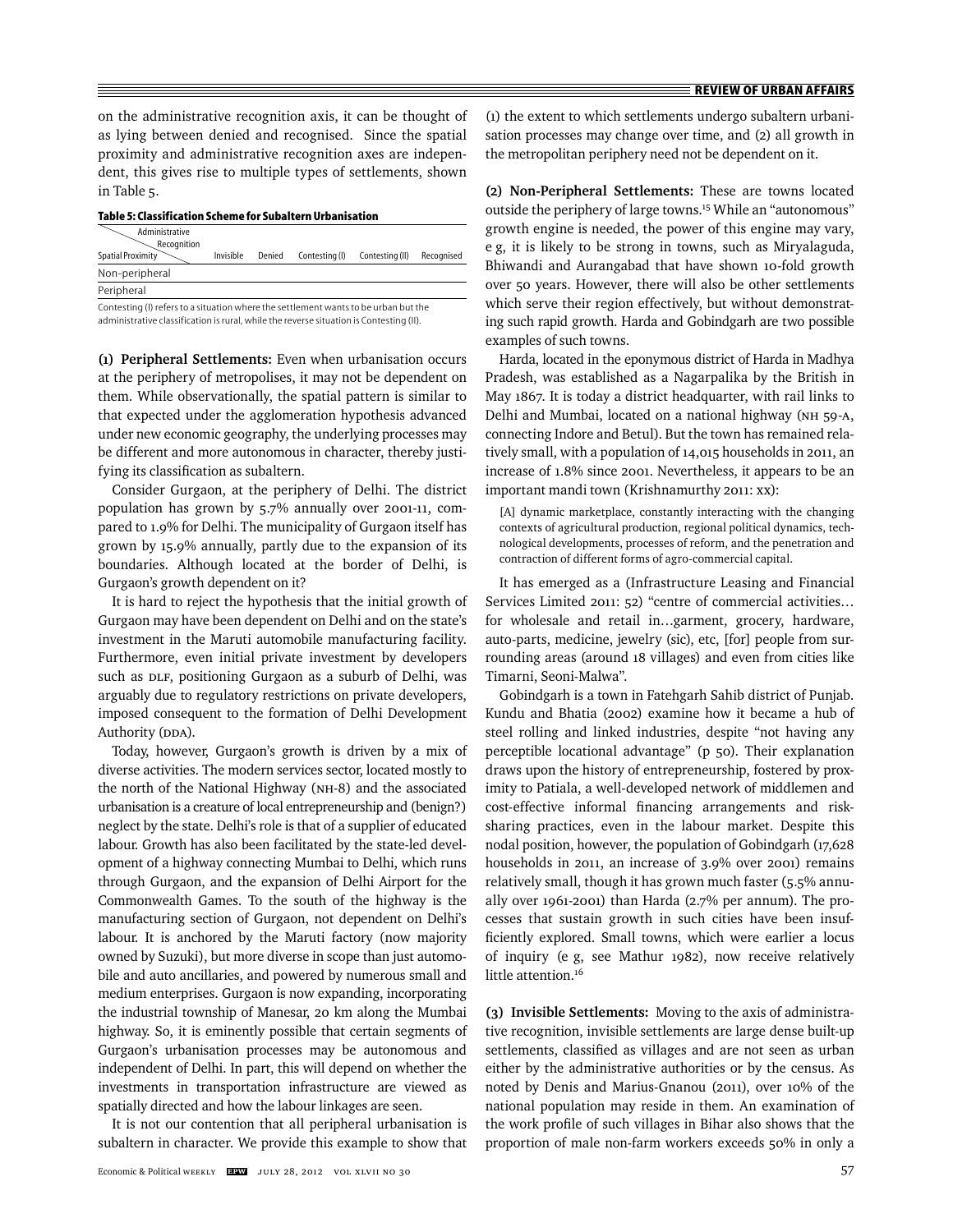few (a little over 10%) of them and is more than 75% (the census standard for classification as urban) in a negligible number. The question here is whether the census standard is a reasonable measure of "urban characteristics". As noted earlier, only five other countries use such criteria in defining urban settlements. Gupta (2010) in her work on villages around Bhopal finds that much smaller settlements like Harra Kheda can fulfil the role of an urban area, in terms of being a focal point for service provision. It could possibly have been recognised as a town by the census definition in 1951 as a "place with a smaller population [than  $5,000$ ] with definite urban character".<sup>17</sup> While satellite imagery has indicated the possible existence of dense settlements outside recognised urban areas, their growth processes remain to be studied.

**(4) Denied Settlements:** The next step along the administrative recognition axis is one where the settlement satisfies the threefold criteria used by the census but does not receive statutory recognition. The net number of such census towns increased by 2,532 over 2001-11 and more than half the increase was accounted for by Kerala, West Bengal, Tamil Nadu and Uttar Pradesh.

All census towns, however, may not be denied settlements. Some of them may have successfully contested classification as a statutory town, opting to remain a village. It is perhaps not a coincidence that Kerala and West Bengal, the two states with the largest number of census towns, should also be those with arguably the most empowered panchayats. It is possible that given the limited devolution of powers to the urban local bodies and the relatively large number of schemes focused on rural areas, it is more advantageous for a settlement to remain rural at least in some states.18

**(5) Contesting Settlements (I):** Settlements unhappy with their current classification, as noted earlier, are of two types. The first are settlements currently administratively classified as villages (which may include census towns) that want to become urban. Such instances can be observed in Tamil Nadu, where settlements, unlike in neighbouring Kerala, change from urban to rural and back to urban at the pleasure of the state government. On 11 June 2004, the Government of Tamil Nadu directed the "reclassification of 566 town panchayats as village panchayats".19 The government determined that since (emphasis added):

most of the town panchayats are financially weak, and *rural in character*…town panchayats having a population of less than 30,000 may be reclassified as village panchayats so as to enable them to receive more *funds from the Government of India and State Government under various grants and assistance*.

Of these settlements, 385 refused, stating that "(1) the present set up of administration is essential to attend to the public needs and (2) revenues from tax and other sources may decline". Regardless, it was decided to reclassify all these town panchayats as village panchayats. Thus, these settlements became instances of contesting settlements of the first type, villages contesting their classification and wanting to be towns.

**Contesting Settlements (II):** The ruling party changed in Tamil Nadu following assembly elections in May 2006. Soon after, on 14 July 2006, orders were issued to reconstitute the village panchayats in question as town panchayats.<sup>20</sup> In this case, 28 settlements passed resolutions stating that they wanted to remain classified as villages, but were nevertheless reconstituted as town panchayats, providing instances of second type of contestation, where settlements are classified as urban areas, though they want to be classified as villages.

Another, better publicised, instance of the second type is the expansion of the Vasai Virar Municipal Corporation, near Mumbai, on 3 July 2009. A number of villages incorporated into the municipal corporation resisted joining it (Ganesh 2009). Following this contestation, the Government of Maharashtra issued another notification on 31 May 2011, deleting 29 villages from the municipal corporation and adding two villages to its area. In its turn, the newly formed Vasai Virar Municipal Corporation challenged this notification in the Bombay High Court. Hearings are continuing, with the deletion of villages held in abeyance, i e, the 29 settlements remain classified as urban areas, though they want to be classified as villages.

Autonomy is thus not only related to the growth process; it is equally important in governance. The politics of urban classification remains an open area for research.

**(6) Recognised Settlements:** Recognised settlements are the final step on the administrative recognition axis. The nonperipheral towns of Harda and Gobindgarh described briefly earlier would be instances of such settlements.

#### **Process of Transformation**

In the 1980s, the role of small towns in development and diffusion of urbanisation generated much interest. Rondinelli (1983) emphasised the functional role played by small urban centres in creating rural-urban linkages and contributing to an integrated and balanced network of places, a theme that Tacoli (2006) explores recently. The search was for balanced regional development in which small towns played the role of a transmission mechanism to rural areas. Rondinelli found that towns in India (1983: 386).

frequently contain a wide array of small retail stores, personal and commercial services, and small cottage-processing, fabricating or simple manufacturing operations...economic activities found most frequently in Indian towns are weight and bulk-reducing processing operations such as sugar mills, sawmills, abattoirs, canneries, and oil-crushing mills. These localised activities in turn create demand for transportation and supply services as well as for storage, financial and insurance services.

While many such towns remain, others have become much more complex.

For two decades, the considerable body of research on global cities, global-city regions and large metropolises has hidden a large share of the urban population from view. But it is now necessary as Bell and Jayne (2009: 689) state, to:

understand more fully the ways in which small cities attempt to develop competitive advantage in the global urban hierarchy, the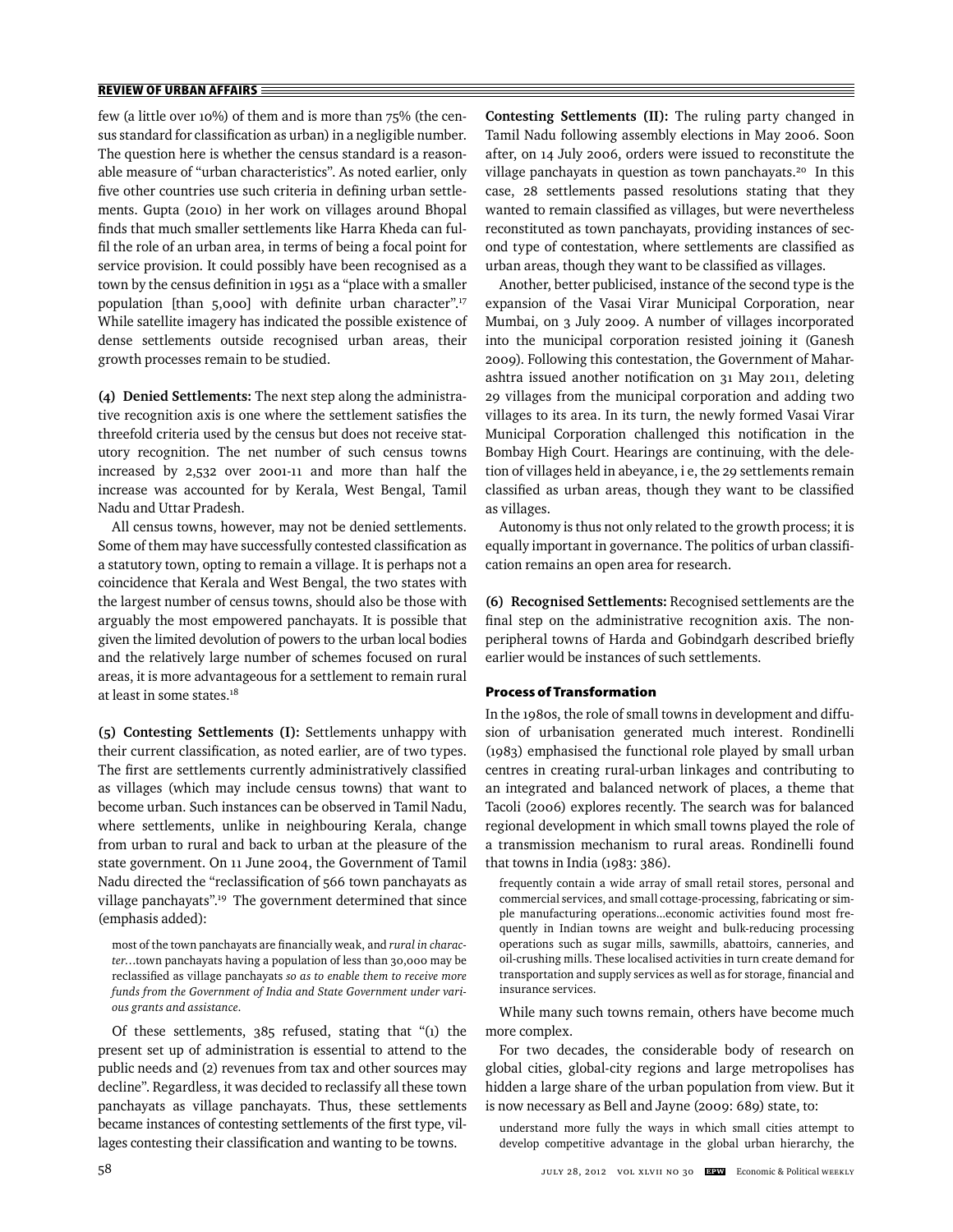ways in which small cities link with other cities (and non-urban places) and the forms that these linkages take.

Urban settlements are part of city-systems, and this implies a need to look beyond rural-urban linkages and understand their dynamics as urban centres per se, in the context of their linkages with other cities, including international global cities. Our central hypothesis is that important forces of transformation are to be found in the agency of the actors located in these settlements, which goes beyond their role as a transmission mechanism for trickle-down growth.

The core question of interest is the manner in which process of subaltern urbanisation differ, if at all, from the processes seen in metropolises, e g, agglomeration-driven economies posited by theories of new economic geography. It is important to emphasise that this is not a question of the absence or presence of globalisation. Subaltern urbanisation can include settlements that may be connected not just locally and nationally, but also globally. The leather clusters of Ranipettai in Tamil Nadu or the knitwear-driven growth in Tiruppur are instances of global connections in non-peripheral locations. The question is whether the processes of transformation in these settlements are affected by our characteristics of spatial location and administrative recognition. Broadly, the drivers of this transformation, possibly intermingled and with feedback loops, can be grouped into three factors, viz, economic, social and political.

**Economic:** Various explanations could be related to the location and/or the relocation of economic activity in smaller urban centres or large villages. Ghani et al (2012) find that organised manufacturing appears to be growing relatively more in rural areas, while unorganised manufacturing is growing in urban areas. An explanation could be related to the improvements in connectivity offsetting the higher land cost in larger cities as well as exemptions on taxes in rural areas. The examples of Harda and Gobindgarh and the clusters around Salem and Vellore point towards agglomeration at a lower scale, with substantial exploitation of sociocultural networks. Ranipettai is a relatively small town of 11,659 households in 2011, but it is host not just to a large export-oriented leather cluster of small firms but also a fabrication industry (including a facility of ArcelorMittal Dhamm) and among the earliest sanitaryware plants (part of the Parryware brand) in India. What is the relationship between the small externally focused leather entrepreneurs and the large brand name firms? What are their respective spheres of autonomy and agency and how does it affect the process of urban development? Such questions highlight the nature of capital (including agricultural surplus), $21$  whether external to the settlement or local, and its relationship to the extent of autonomy and the role of social, possibly caste-based, networks.

**Social:** A range of social changes is occurring across small towns. Krishnamurthy (2011) documents processes of moving to the town to avail education and health facilities, even as economic drivers stay broadly rural. In Dharuhera, one of the sites studied by one of the authors, preliminary fieldwork

points towards a diverse set of strategies used by migrants. Migrants with family move to the town to benefit from better infrastructure facilities, while single male migrants move to peripheral villages. There may also be other, possibly less mundane and more momentous, social changes along the axes of caste and class occurring as a result of market forces.<sup>22</sup> Jeffery et al (2011) describe some of these changes in small towns of Uttar Pradesh, where they observe changing aspirations and lifestyles that impact education, housing and reproductive strategies. Such social factors affect preference structures and constraint sets, the degree of autonomy and capabilities, as social networks interact with capital accumulation and knowledge and access to markets beyond the settlement.

**Political:** The political changes that occur in a settlement with changes in its economic and social character are relatively poorly understood. It is also possible that political factors play a role in the process of transformation by conferring a heightened sense of agency on certain segments of the settlement's population. As seen previously, political factors also play a role in classifying a settlement as rural or urban. Typically, the nature of urban governance and the manner of implementation of the 73rd and 74th constitutional amendments have led to a situation in most states where urban local bodies are relatively more restricted than rural local bodies in terms of their autonomy, due to the influence of state development agencies and regulatory bodies.

In addition to the higher number of the union government schemes for panchayats, Bhagat (2005) mentions lower taxation, cheaper power and the absence of urban by-laws and regulations as incentives to remain rural. In contrast, once a settlement crosses a certain size, the provision of networked services, for which financial assistance can typically be accessed only by ULBs, may be seen as necessary. This can initiate interesting optimisation exercises, e g, between the freedom to develop land, which is easier in rural areas and the level of public services and consequent value of developed land, which is higher in urban areas. This balance will vary from one settlement to another and will mobilise different actors and interests. Many villages will oppose the move to become urban to preserve their lifestyles and arguably to avoid the type of land speculation prevalent especially in the periphery of metropolises. Other reasons for this resistance can be found in divergent political affiliations, an unexplored factor in potentially explaining forms of contestation. There may also be interactions with social factors, e g, Sengupta (2012) finds that religion is behind the resistance of some villages to being included in the Malegaon Municipal Corporation. While the city of Malegaon is largely populated by the Muslims, these villages are predominantly Hindu.<sup>23</sup>

The politics of classification we have just discussed implicitly take for granted that settlement boundaries are fixed. Situations where one part of the settlement is classified as rural and another part as urban further complicate the issue, as illustrated by two examples from preliminary fieldwork in Uttar Pradesh. In the small town of Daurala, $24$  a large tract of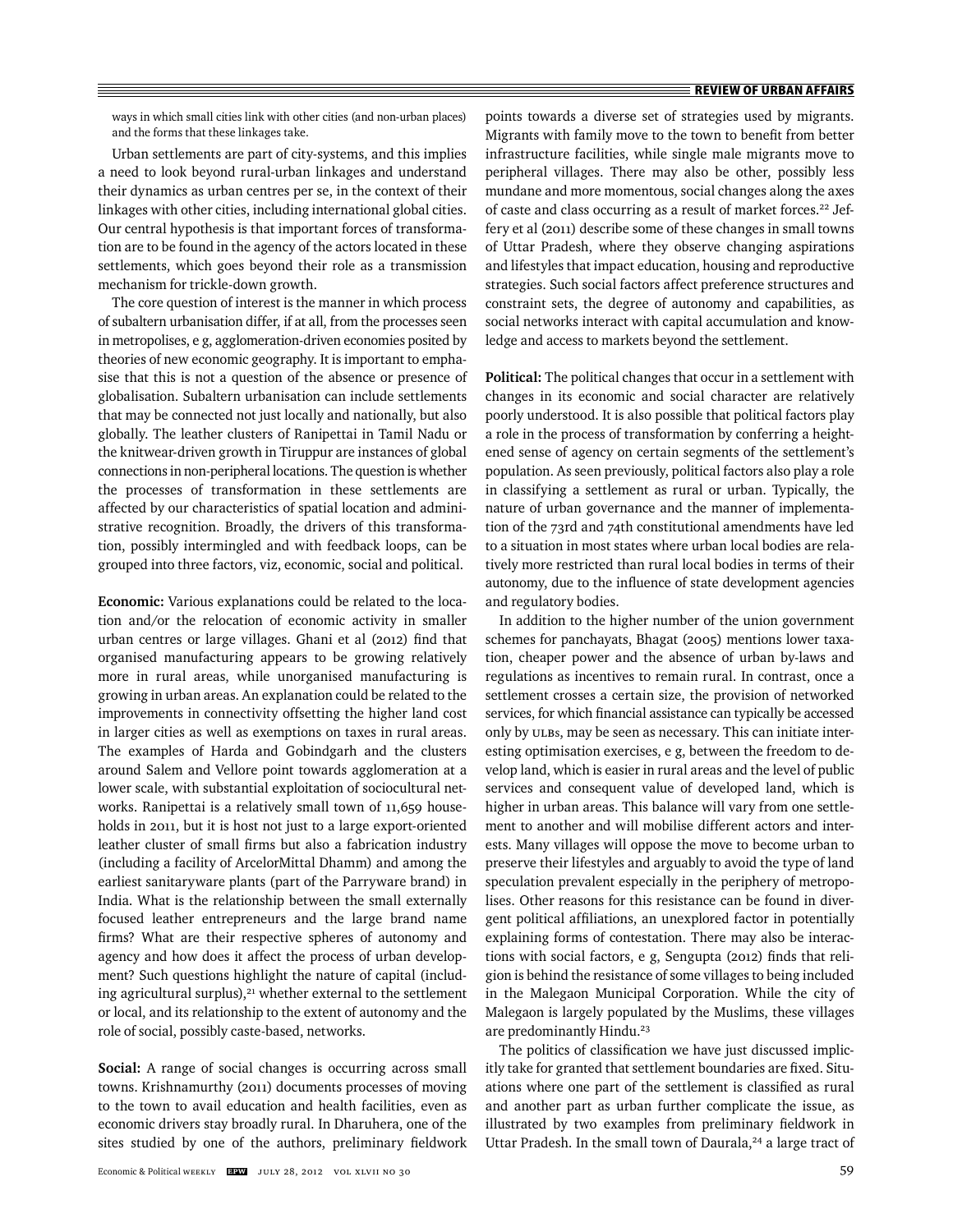land occupied by an industrial unit was declared rural, thereby avoiding civic taxes. Consequently, there was a push by the ULB to incorporate this area into the settlement.

In a larger town, Sikandarabad, $25$  the separation between the town and the village is only visible because of a water leakage on the road, which reflects the difference in the infrastructure standards. However, the most recent rural outgrowth of Sikandarabad is reportedly orchestrated by the village pradhan, who owns houses given on rent, a cinema and a marriage hall. To avoid taxes and maintain political power, he has built a coalition that resists the area's inclusion into the town.

#### **Field Studies**

The use of large data sets, while important, is limited in understanding such transformation processes. Field observation is therefore essential to understand the role of various factors and their interrelationships in the study of subaltern urbanisation. It is necessary to conduct in-depth empirical research to distinguish between various forms of urbanisation and discern the extent and nature of autonomy in settlements. To assess the level of autonomy of SAs (whether peripheral or nonperipheral), one needs inter alia, to look carefully at the type and structure of capital and investments in these settlements, e g, the manner in which land is mobilised and agricultural surplus is used; study the structure of labour markets and the role of local actors in influencing and/or resisting policies.

In each of the categories we have defined, the specific processes that make the settlement as well the stakes around the governance question need to be uncovered. For instance, in the case of denied settlements, the stakes in not being classified and the potential of divergent interests for or against urban status (both at the local and at the state level) need to be interrogated. Similarly, without local inquiry, it would be impossible to assess the urban character of dense invisible settlements, whose urban character is currently cloaked in ambiguity. In order to understand the role of these settlements within the urban system, field studies need to go beyond the local story and recognise the rural-urban and urban-urban linkages and the relationships with various levels of government. This would reconnect with work on spatial and regional data sets that characterise their location and socio-economic context. Consequently, a sincere approach to understanding subaltern urbanisation requires a combination of field studies and analysis of spatial data and socio-economic data available through the census and National Sample Surveys (NSS), national and state accounts, etc. The interdisciplinary SUBURBIN project, which groups researchers from multiple institutions,<sup>26</sup> is currently engaged in this research agenda. Analysis of largescale data, some of which has been explored to support our analysis here, is proceeding concomitantly with fieldwork in a number of sites. The current sites of inquiry of the project include Kullu and Shamsi in Himachal Pradesh, National Capital Region (NCR) towns like Dharuhera, Phulpur and Kushinagar in Uttar Pradesh, Pasighat in Arunachal Pradesh, Singur, Memari and Barjora in West Bengal, the Udupi region, the Salem region towns of Tiruchengode and Namakkal and the

## **India Time Series**

www.epwrfits.in

### **EPWRF's Online Data Base Services**

The EPW Research Foundation has introduced an online database service christened as the 'India Time Series', (**www.epwrfi ts.in**) as a part of the project funded by the **University Grants Commission (UGC)** and executed by the EPW-EPWRF and the Tata Institute of Social Sciences, Mumbai.

This service is particularly for the benefit of students, research scholars, professionals and the academic community, both in India and abroad.

The service envisages dissemination of data in 16 modules displaying time series on a wide range of macroeconomic and financial sector variables in a manner convenient for research and analytical work.

EPWRF has so far released six modules since early 2011-12: (i) Financial Markets; (ii) Banking Statistics; (iii) Domestic Product of States of India; (iv) Price Indices; (v) Agricultural Statistics; and (vi) Power Sector.

Seven more modules will be released soon: (i) Industrial Production; (ii) Finances of Government of India; (iii) Finances of State Governments; (iv) Combined Government Finances; (v) National Accounts Statistics; (vi) Annual Survey of Industries; and (vii) External Sector.

The other three modules, (i) Education; (ii) Health; and (iii) Insurance will be added thereafter.

The demo version can be accessed by free registration. The existing members already registered with us and accessing member services at **www.epwrf.in** will require no fresh registration. To gain full access, very affordable subscription rates are available on our website.

For any further details or clarifications, please contact: The Director, EPW Research Foundation, C-212, Akurli Industrial Estate, Akurli Road, Kandivli (East), Mumbai - 400 101 (phone: 91-22-2885 4995/4996) or mail: **epwrf@vsnl.com**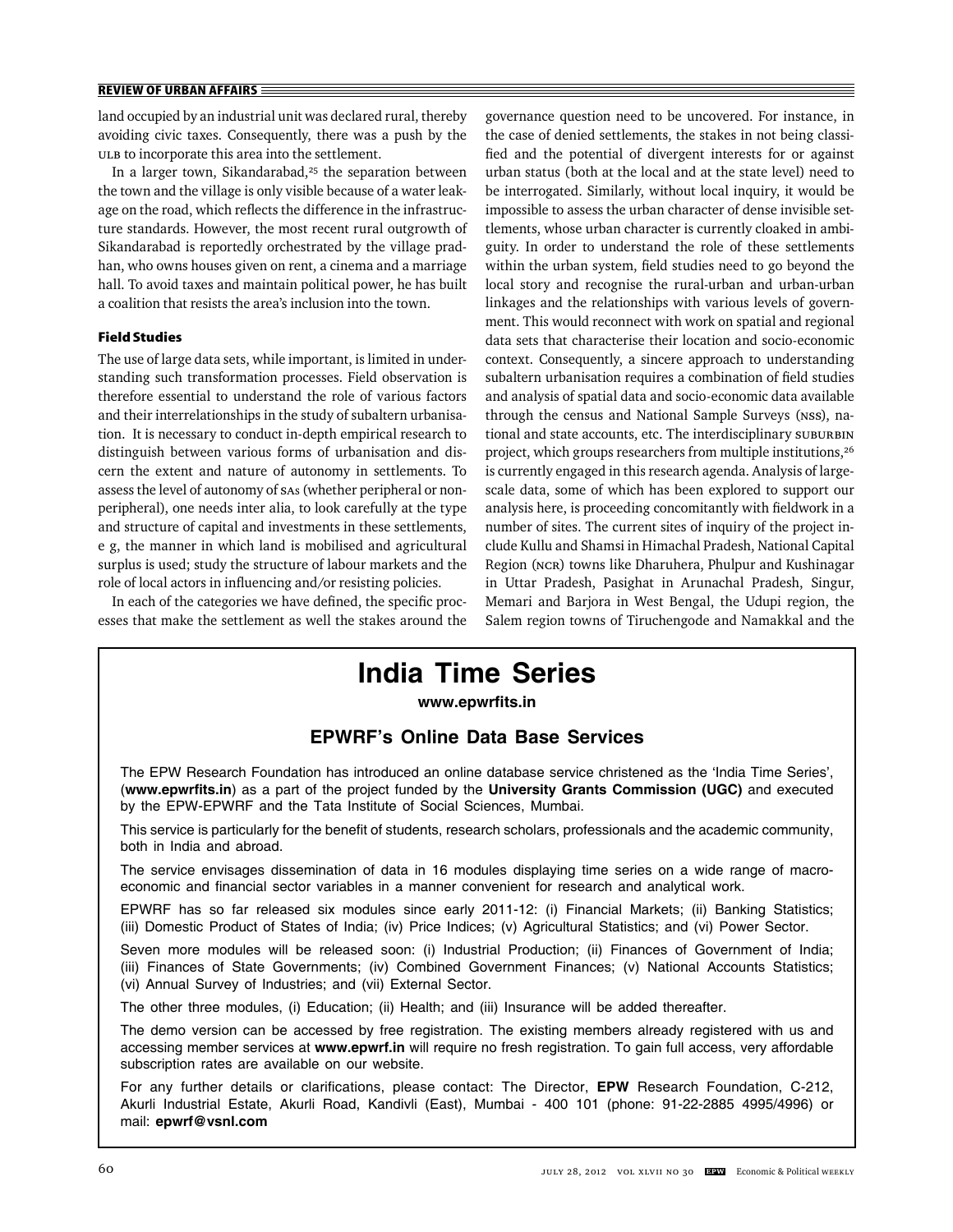leather cluster of Vellore, including the towns of Ranipettai, Melvisharam and Vaniyambadi in Tamil Nadu.27

#### **3 Conclusions**

The evolving evidence supports the claim of Ramachandran (1989: 187) that the "Indian urban system is indeed basically a system of diversified cities". These cities have a resilient and robust economic base, which may be connected globally, sometimes bypassing the intermediation of the metropolis. Unfortunately, there has been limited exploration of this diversity, but rather attempts to fit Indian cities into a broader global narrative, whether of global cities or new economic geography. However, as Markusen and Gwiasda (1993) have argued, even world cities differ depending on their domestic urban systems and many, as Markusen and Schrock (2006) show, are specialising away from advanced producer services.

To understand Indian cities and their economic trajectories, it is therefore useful to look again at the Indian urban system in its full richness. Given the lack of autonomy of city governments and the continuing political and economic salience of the state, this also involves engaging with the role of the cities within the state. This can be seen as part of what Robinson (2011: 13) calls an "analytically nimble and possibly experimental suite of comparative methods that are capable of responding to the array of urban experiences present in the world of cities".

There are other, very Indian reasons too for focusing away from the metropolis. Lanjouw and Murgai (2010) find that

#### Notes

- 1 Nijman (2012:18) tempers his conclusion by saying that "we are only just beginning to understand Indian cities in their entirety, this amalgam of human modes of survival and adaptation, of diverse modes of production, historical continuities and ruptures, disparate urban fabric, complex geographies, and vernacular representations of modernity."
- 2 For an excellent discussion, see Mitra (1980).
- 3 Japan has a cut-off level of 50,000 but it uses
- other criteria in addition. 4 Efforts such as the e-Geopolis project attempt to apply a consistent measure across all countries; one of the authors of this paper is involved in that project. See http://www. e-geopolis.eu/
- 5 This exercise was done for settlements (towns and villages) above 2,000 in individual population; it excludes smaller settlements. Thus some SA populations may be underestimated.
- $6$  See McGee (1991). This increase may reflect the colonial apprehension that such definitions may include "revenue units of a purely agrestic nature".
- 7 Only Bostwana, Japan, Lithuania, Sudan and Zambia use economic criteria, apart from India.
- 8 High-growth districts in a state are those whose population growth rate is more than 1.65 times the standard deviation plus the mean, i e, the state population growth rate, assuming that the district population growth rates are normally distributed. In a state in which at least one outlier is obtained, districts with maximum and minimum population growth rate are removed and the above approach is reapplied to identify new outliers. If the second iteration generates new district(s),

then these are added to the existing outlier district(s) and classified as high growth districts. Implicitly, this method assumes and controls for state-specific factors that affect the population growth rate.

- 9 This is not due to the expansion of the municipal limits of Bangalore, since it relates to the population growth of the district as a whole. It is possible however, that the districts of the other cities, such as Hyderabad and Mumbai are smaller and more constrained in their ability to accommodate growth.
- 10 Available at e-Governance Standards portal: http://egovstandards.gov.in/Mapping\_location\_codes
- 11 This upper end is obtained if the estimated population of these settlements for 2011, obtained by applying the relevant state-specific population growth rate, is used.
- 12 The buffer is 10 km for a town of size 1,00,000 to 5,00,000, 15 km for towns of size 5,00,000 to one million, 20 km for towns between 1 and 4 million and 25 km for towns more than 4 million. This was done for 2,489 new census towns for which geocodes were available.
- 13 Of the 37 towns that became class I cities in 2011 and had no reported population in 1961, almost all (apart from a set of towns on NH-1 from Delhi to Chandigarh), are either planned towns like Gandhinagar and Navi Mumbai, or industrial towns like Bokaro Steel City and Rourkela, or situated on the peripheries of existing towns like Mango (Jamshedpur), Gurgaon (Delhi) or Madavaram (Chennai).
- Nijman (2012:14) uses data from the United States Bureau of Labour Statistics, which is based on the Annual Survey of Industries, a survey limited in its scope claims that "India today is estimated to have some 10 million jobs

more than 80% of the urban poor live in small and medium towns. Furthermore, Himanshu et al (2010: 38) argue that:

[R]ural non-farm diversification (and resultant rural poverty reduction), is found to occur more rapidly where there is consumption growth in neighbouring urban centres [and suggest] that the association is stronger if the urban centre is a small town than if it is a large city.

The deeper roots of the subaltern urban settlement mean that their growth not only helps the urban poor, but also the rural poor in the vicinity.

In the final analysis, the diversity and robustness of subaltern urbanisation shows the myriad ways in which Indian citizens take their destiny into their own hands, often subverting patterns dictated from above. We are seeing spatial patterns emerge that represent an adaptive creativity that does not follow the logic of any canonical model. India seems intent, as Nijman (2012: 18) puts it, on "writing its own script". It is an urbanisation with a distinct story, a "contribution made by the people *on their own*" (Guha 1982: 39), countering the claim of hegemonic narratives of space and identity. It incorporates ungoverned areas like census towns as well as unrecognised areas, that we call SAs. Instead of basing policy on illusions of control, we would do better to understand how agents make a world no state or theory could imagine. Understanding this is critical for comprehending the ongoing Indian transformation. Regardless of whether it will address theoretical and policy considerations, this alone would provide a firm rationale for focusing on what we call subaltern urbanisation.

> in manufacturing compared to 100 million in China". From the NSS 2009-10, the number employed in manufacturing is estimated to be 49 million workers, of which 26.7 million are in urban areas. In addition, there are 4.8 million workers in mining and utilities (2 million in urban areas) and 41.6 million construction workers (12.3 million in urban).

- 15 We recognise that growth in a non-peripheral location is not a sufficient condition for subaltern urbanisation. For example, growth may be driven by consumption of remittances from a distant metropolis.
- 16 Accounts like Kalpana Sharma's dispatches from Rajnandgaon, Janjgir, Narnaul, Jhunjhunu, Sehore, Madhubani and Mirzapur are rare: http:// www.indiatogether.org/opinions/kalpana/
- 17 In the central place theory of Christaller (1966) and Lösch (1954), Harra Kheda may have been seen as a settlement at the bottom of a hierarchy of the city system.
- 18 In this context, it is important to note that case law on the subject in Kerala indicates that "there cannot be a transition of an urban area as a rural area". See AIR2005Ker319, 2006(1) KLT427.
- 19 Prior to this, according to Section 3-B of the Tamil Nadu District Municipalities Act, 1920, "any local area having a population of not less than 5,000 and an annual income of not less than 1 lakh of rupees shall be constituted as a town panchayat". This and subsequent quotations in this section are from Government of Tamil Nadu, GO No 270, 11 June 2004. Viewed on 11 July 2012: http://www.tn.gov.in/gorders/ maws/maws-e-270-2004.htm
- 20 Government of Tamil Nadu, GO No 55, dated 14 July 2006. Viewed on 11 July 2012: http://www. tn.gov.in/gorders/maws/maws\_e\_55\_2006.htm